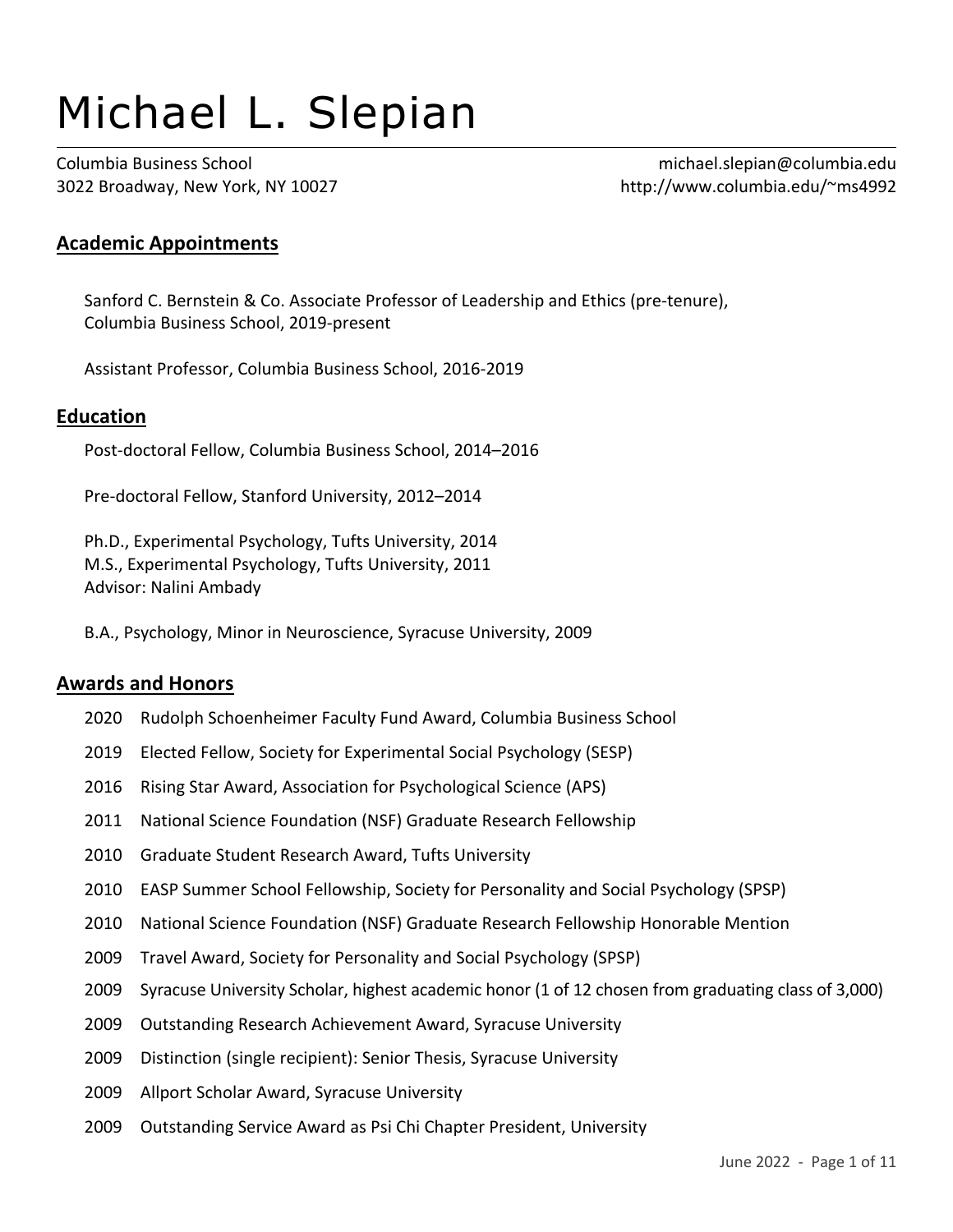## **Publications** (\* indicates current or former student/post-doc)

**Citations** 2,399; **h-index** 31; **i10-index** 48 (Google Scholar)

**Slepian, M.L.** (in press). A process model of having and keeping secrets. *Psychological Review.* 

- Salerno, J.M. & **Slepian, M.L.** (in press). Morality, punishment, and revealing other people's secrets. *Journal of Personality and Social Psychology.*
- Levy, A.\*, Nguyen, C.\*, **Slepian, M. L.**, Gaither, S. E., Pauker, K., & Dovidio, J. F. (in press). Categorizing a face and facing a category: The constructive impacts of ambiguity and uncertainty in racial categorization. *Personality and Social Psychology Bulletin*.
- Liu, Z.\*, Kalokerinos, E. K, & **Slepian, M.L.** (in press). Emotion appraisals and coping with secrets. *Personality and Social Psychology Bulletin.*
- Vishkin, A., **Slepian, M.L.**, & Galinsky, A.D. (in press). The gender-equality paradox and optimal distinctiveness: More gender-equal societies have more gendered names. *Social Psychological and Personality Science.*
- Martin, A.E.\* & **Slepian, M.L.** (2021). The primacy of gender: Gendered cognition underlies the Big Two dimensions of social cognition. *Perspectives on Psychological Science*, *16*, 1143–1158.
- **Slepian, M.L.** & Jacoby-Senghor, D. (2021). Identity threats in everyday life: Distinguishing belonging from inclusion. *Social Psychological and Personality Science*, *12*, 392-406.
- **Slepian, M.L.** & Koch, A. (2021). Identifying the dimensions of secrets to reduce their harms. *Journal of Personality and Social Psychology*, *120*, *1431-1456.*
- John, L.K., **Slepian, M.L.**, & Tamir, D. (2020). Tales of two motives: Disclosure and concealment (Editorial). *Current Opinion in Psychology*, *31*, iv–vii.
- McDonald, R.I., Salerno, J.M, Greenaway, K.H., & **Slepian, M.L.** (2020). Motivated secrecy: Politics, relationships, regrets. *Motivation Science*, *6*, 61-78.
- **Slepian, M.L.**, Greenaway, K.H., & Masicampo, E.J. (2020). Thinking through secrets: Rethinking the role of thought suppression in secrecy. *Personality and Social Psychology Bulletin*, *46*, 1411-1427.
- **Slepian, M.L.**, Kirby, J.N., & Kalokerinos, E.K. (2020). Shame, guilt, and secrets on the mind. *Emotion*, *20*, 323- 328. 凹
- Sun, K.Q.\* & **Slepian, M.L.** (2020). The conversations we seek to avoid. *Organizational Behavior and Human Decision Processes*, *160*, 87-105.
- Tracy, R., Wilson, J.P., **Slepian, M.L.**, & Young, S.G. (2020). Facial trustworthiness predicts ingroup inclusion decisions. *Journal of Experimental Social Psychology, 91*, 104047.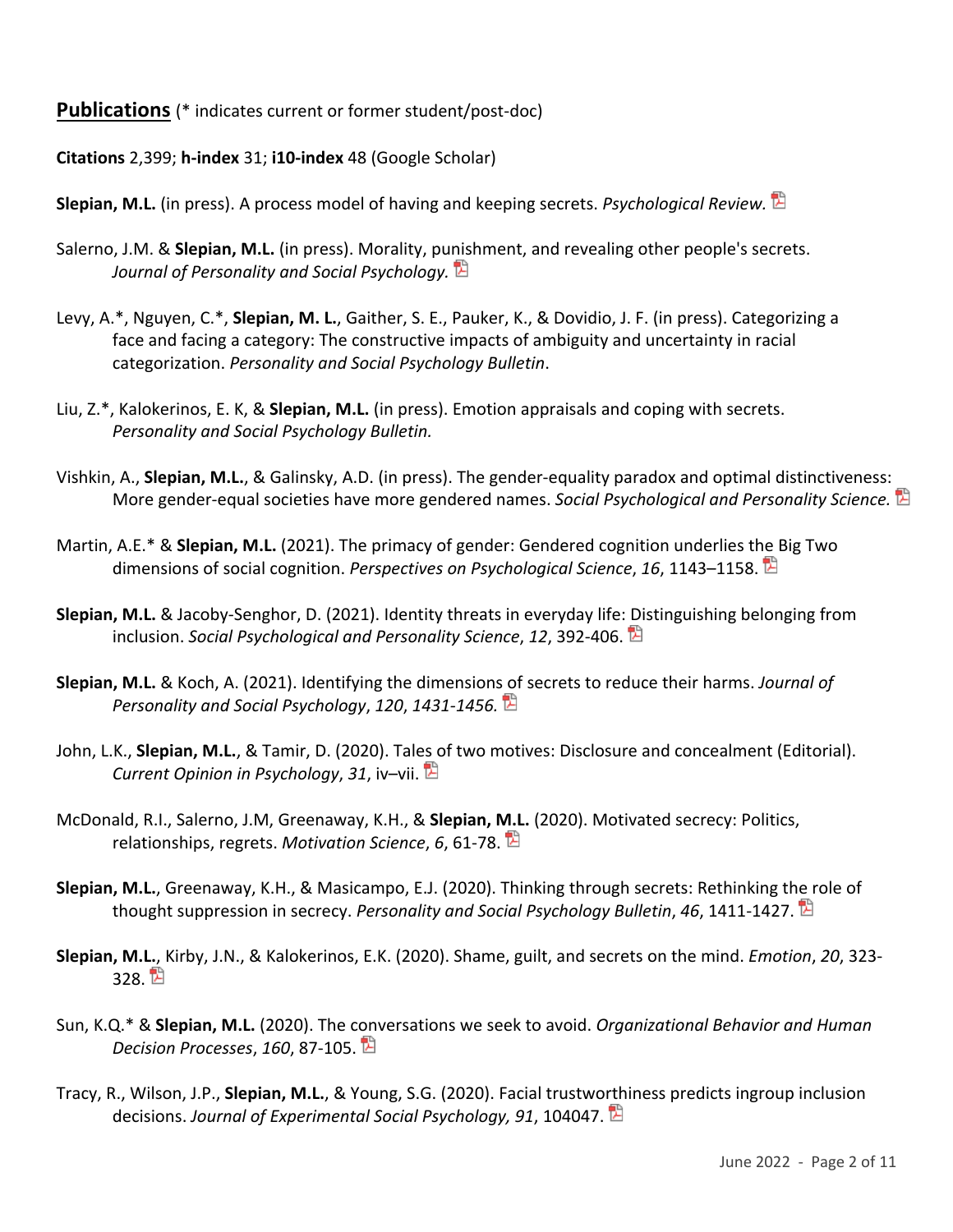- Bogart, K.R., Rosa, N.M., **& Slepian, M.L.** (2019). Born that way or became that way: Stigma toward congenital versus acquired disability. *Group Processes & Intergroup Relations*, *22*, 594-612.
- **Slepian, M.L.** & Carr, E.W.\* (2019). Facial expressions of authenticity: The social benefits of facial emotion variability. *Cognition, 183, 82-98.*
- **Slepian, M.L.**, Halevy, N., & Galinsky, A.D. (2019). The solitude of secrecy: Thinking about secrets evokes motivational conflict and feelings of fatigue. *Personality and Social Psychology Bulletin*, *45*, 1129-1151.
- **Slepian, M.L.** & Moulton-Tetlock, E.\* (2019). Confiding secrets and well-being. *Social Psychological and Personality Science*, *10, 472-484*.
- Thorstenson, C.A., Pazda, A.D., Young, S.G., & **Slepian, M.L.** (2019). Incidental cues to threat and racial categorization. *Social Cognition*, *37*, 389-404.
- Liu, Z.\* & **Slepian, M.L.** (2018). Secrecy: Unshared realities. *Current Opinion in Psychology*, *23*, 124-128.
- Martin, A.E.\* & **Slepian, M.L.** (2018). Dehumanizing gender: The de-biasing effects of gendering humanabstracted entities. *Personality and Social Psychology Bulletin*, *44*, 1681-1696.
- Phillips, L.T., **Slepian, M.L.**, & Hughes, B.L. (2018). Perceiving groups: The people perception of diversity and hierarchy. *Journal of Personality and Social Psychology*, *14,* 766-785.
- Rutchick, A.M., **Slepian, M.L.**, Reyes, M.O., Pleskus , L.N., & Hershfield, H.E. (2018). Future self-continuity is associated with improved health and increases exercise behavior. *Journal of Experimental Psychology: Applied, 24*, 72-80.
- **Slepian, M.L.** & Greenaway, K.H. (2018). The benefits and burdens of keeping others' secrets. *Journal of Experimental Social Psychology*, *78*, 220-232.
- **Slepian, M.L.** & Kirby, J.N. (2018). To whom do we confide our secrets? *Personality and Social Psychology Bulletin*, *44*, 1008-1023.
- Cho, J.,\* Morris, M.W., **Slepian, M.L.**, & Tadmor, C.T. (2017). Choosing fusion: The effects of diversity ideologies on preference for culturally mixed experiences. *Journal of Experimental Social Psychology*, *69*, 163-171.
- Hehman, E., Sutherland, C.A.M, Flake, J.K., & **Slepian, M.L.** (2017). The unique contributions of perceiver and target characteristics in person perception. *Journal of Personality and Social Psychology*, *113*, 513- 529. 閏
- Martin, A.E.\* & **Slepian, M.L.** (2017). The Big Two. In V. Zeigler-Hill & T. Shackelford (Eds.) *The Encyclopedia of Personality and Individual Differences*. New York: Springer.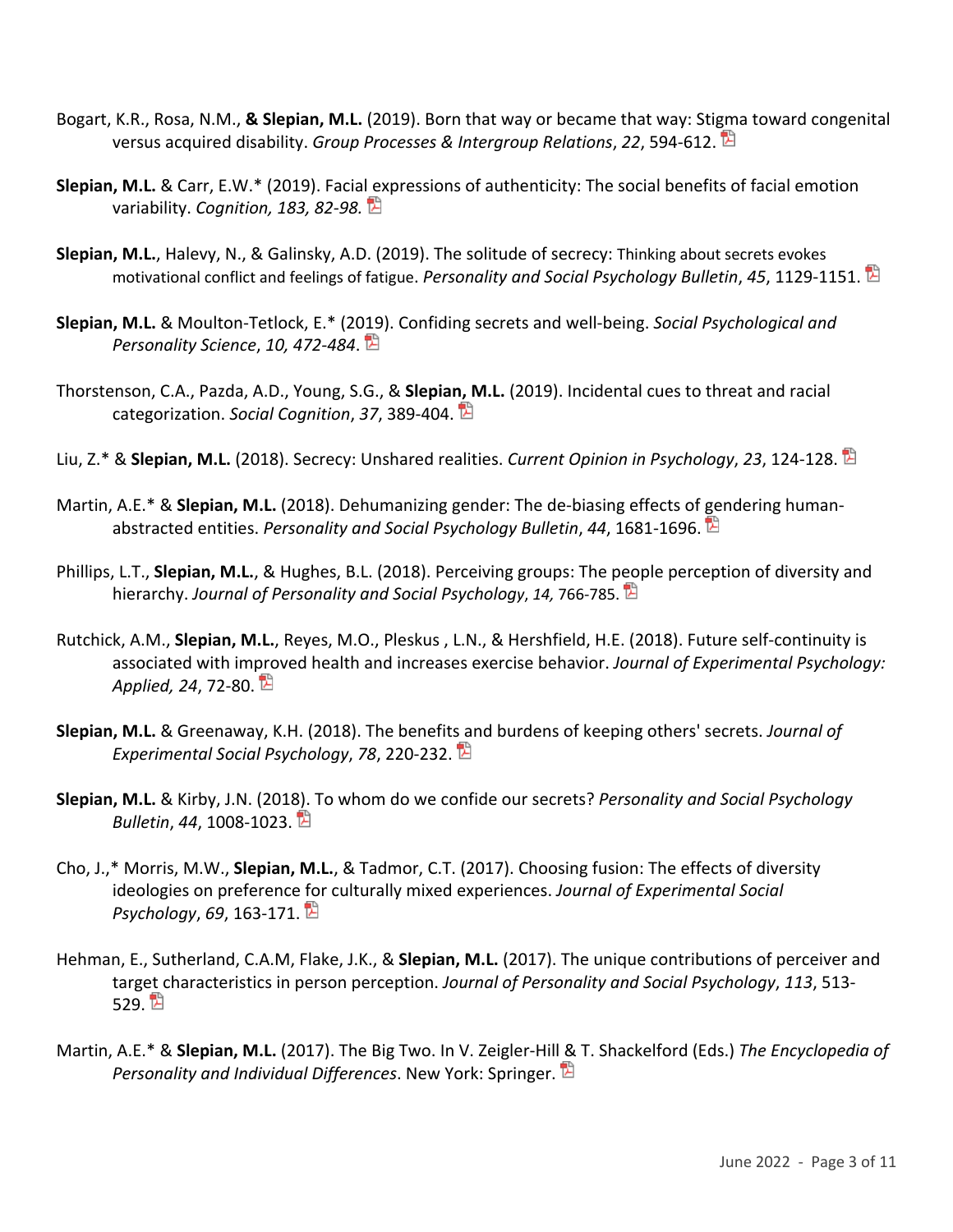- **Slepian, M.L.** & Bastian, B. (2017). Truth or punishment: Secrecy and punishing the self. *Personality and Social Psychology Bulletin*, *43*, 1596-1611.
- **Slepian, M.L.**, Chun, J.S.,\* & Mason, M.F. (2017). The experience of secrecy. *Journal of Personality and Social Psychology*, *113*, 1-33.
- **Slepian, M.L.**, Young, S.G. & Harmon-Jones, E. (2017). An approach-avoidance motivational model of trustworthiness judgments. *Motivation Science*, *3*, 91-97.
- Gaither, S.E., Pauker, K., **Slepian, M.L.**, & Sommers, S.R. (2016). Social belonging motivates categorization of racially ambiguous faces. *Social Cognition*, *34*, 97-118.
- Masicampo, E.J. & **Slepian, M.L.** (2016). Linking diverse resources to action control. In Hirt, E., Clarkson, J.J., & Jia, L. (Eds.), *Self-Regulation and Ego Control*. San Diego, CA: Elsevier.
- **Slepian, M.L.** & Ames. D.R. (2016). Internalized impressions: The link between apparent facial trustworthiness and deceptive behavior is mediated by targets' expectations of how they will be judged. *Psychological Science*, *27*, 282-288.
- **Slepian, M.L.**, Masicampo, E.J., & Galinsky, A.D. (2016). The hidden effects of recalling secrets: Assimilation, contrast, and the burdens of secrecy. *Journal of Experimental Psychology: General*, *145*, 27-48.
- **Slepian, M.L.**, & Galinsky, A.D. (2016). The voiced pronunciation of initial phonemes predicts the gender of names. *Journal of Personality and Social Psychology*, *110*, 509-527.
- Weisbuch, M., Grunberg, R.L., **Slepian, M.L.**, & Ambady, N. (2016). Exposure to variability in facial emotion influences beliefs about the stability of psychological characteristics. *Emotion*, *16*, 957-964.
- **Slepian, M.L.**, Camp, N.P., & Masicampo, E.J. (2015). Exploring the secrecy burden: Secrets, preoccupation, and perceptual judgments. *Journal of Experimental Psychology: General*, *144*, e31-e42.
- **Slepian, M.L.**, Ferber, S.N., Gold, J.M., & Rutchick, A.M. (2015). The cognitive consequences of formal clothing. *Social Psychological and Personality Science*, *6*, 661-668.
- **Slepian, M.L.** (2015). Disentangling multimodal processes in social categorization. *Cognition*, *136*, 396-402.
- **Slepian, M.L.**, Masicampo, E.J., & Ambady, N. (2015). Cognition from on high and down low: Verticality and construal level. *Journal of Personality and Social Psychology*, *108*, 1-17.
- Young, S.G., **Slepian, M.L.**, & Sacco, D.F. (2015). Sensitivity to perceived facial trustworthiness is increased by activating self-protection motives. *Social Psychological and Personality Science*, *6*, 607-613.
- **Slepian, M.L.** & Ambady, N. (2014). Simulating sensorimotor metaphors: Novel metaphors influence sensory judgments. *Cognition*, *130*, 309-314.

\*\*Featured as Editor's Choice, *Science* (2014), *343*, 230-231.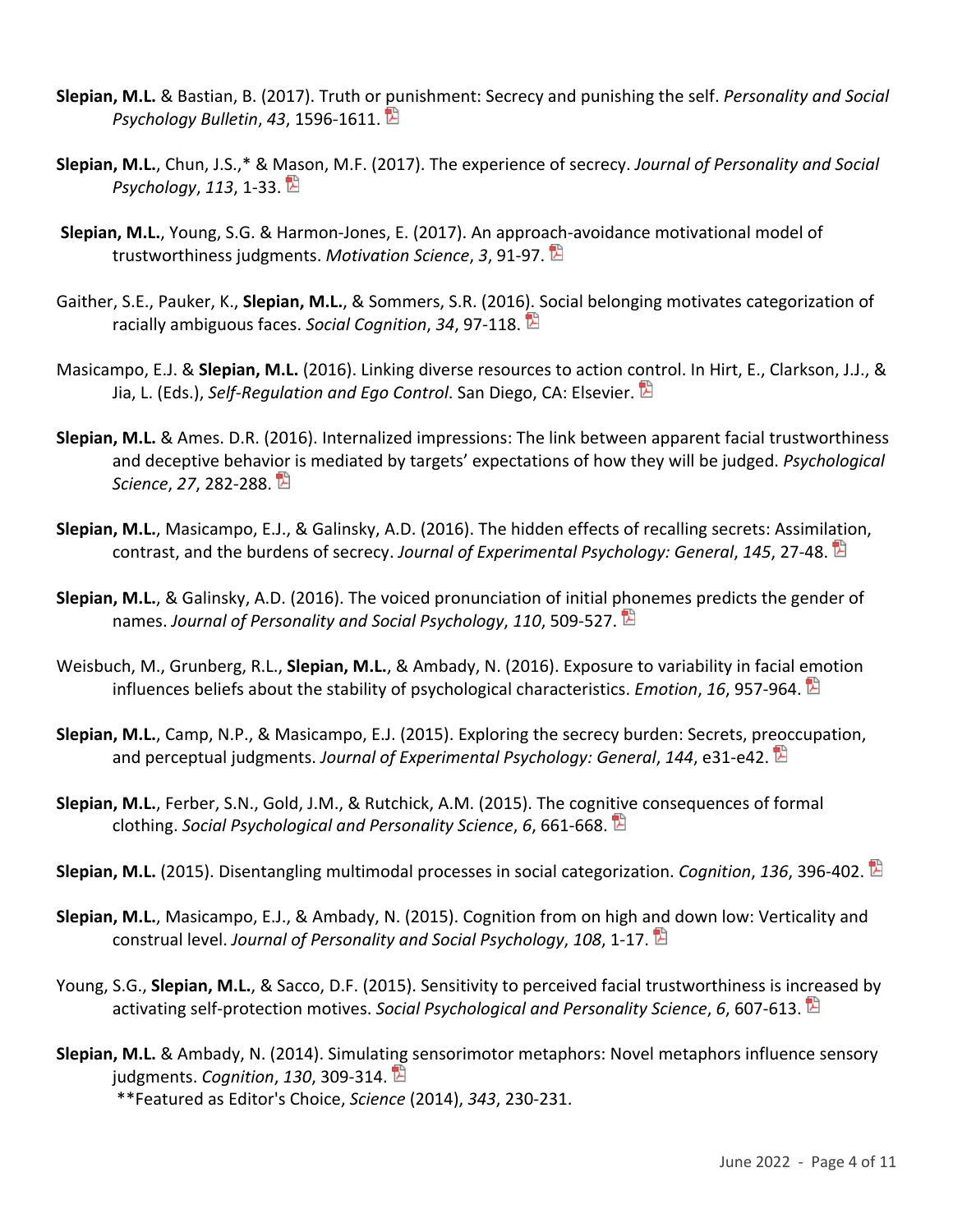- **Slepian, M.L.**, Bogart, K.R., & Ambady, N. (2014). Thin slice judgments in the clinical context. *Annual Review of Clinical Psychology*, *10*, 131-153.
- **Slepian, M.L.**, Masicampo, E.J., & Ambady, N. (2014). Relieving the burdens of secrecy: Revealing secrets influences judgments of hill slant and distance. *Social Psychological and Personality Science*, *5*, 293- 300. E
- **Slepian, M.L.**, Oikawa, M., & Smyth, J.M. (2014). Suppressing thoughts of evaluation while being evaluated. *Journal of Applied Social Psychology*, *44*, 31-39.
- **Slepian, M.L.**, Weisbuch, M., Pauker, K., Bastian, B., & Ambady, N. (2014). Fluid movement and fluid social cognition: Bodily movement influences essentialist thought. *Personality and Social Psychology Bulletin*, *40*, 111-120.
- Young, S.G., **Slepian, M.L.**, Wilson, J.P., & Hugenberg, K. (2014). Averted eye-gaze disrupts configural face encoding. *Journal of Experimental Social Psychology*, *53*, 94-99.
- Rutchick, A.M. & **Slepian, M.L.** (2013). Handling ibuprofen increases pain tolerance and decreases perceived pain intensity in a cold pressor test. *PLoS ONE*, *8*, e56175.
- **Slepian, M.L.**, Young, S.G., Rutchick, A.M., & Ambady, N. (2013). Quality of professional players' poker hands is perceived accurately from arm motions. *Psychological Science*, *24*, 2335-2338.
- Weisbuch, M., **Slepian, M.L.**, Eccleston, C.P., & Ambady, N. (2013). Nonverbal expressions of status and system legitimacy: An interactive influence on race bias. *Psychological Science*, *24*, 2315-2321.
- Rule, N.O., **Slepian, M.L.**, & Ambady, N. (2012). A memory advantage for untrustworthy faces. *Cognition*, *125*,  $207-218.$
- **Slepian, M.L.** & Ambady, N. (2012). Fluid movement and creativity. *Journal of Experimental Psychology: General*, *141*, 625-629.
- **Slepian, M.L.**, Masicampo, E.J., Toosi, N.R., & Ambady, N. (2012). The physical burdens of secrecy. *Journal of Experimental Psychology: General*, *141*, 619-624.
- **Slepian, M.L.**, Rule, N.O., & Ambady, N. (2012). Proprioception and person perception: Politicians and professors. *Personality and Social Psychology Bulletin*, *38*, 1621-1628.
- **Slepian, M.L.**, Young, S.G., Rule, N.O., Weisbuch, M., & Ambady, N. (2012). Embodied impression formation: Trust judgments and motor cues to approach and avoidance. *Social Cognition*, *30*, 232-240.
- Rule, N. O., Rosen, K. S., Slepian, M. L., & Ambady, N. (2011). Mating interest improves women's accuracy in judging male sexual orientation. *Psychological Science*, *22*, 881-886.
- **Slepian, M.L.**, Weisbuch, M., Adams, R.B., Jr., & Ambady, N. (2011). Gender moderates the relationship between emotion and perceived gaze. *Emotion*, *11*, 1439-1444.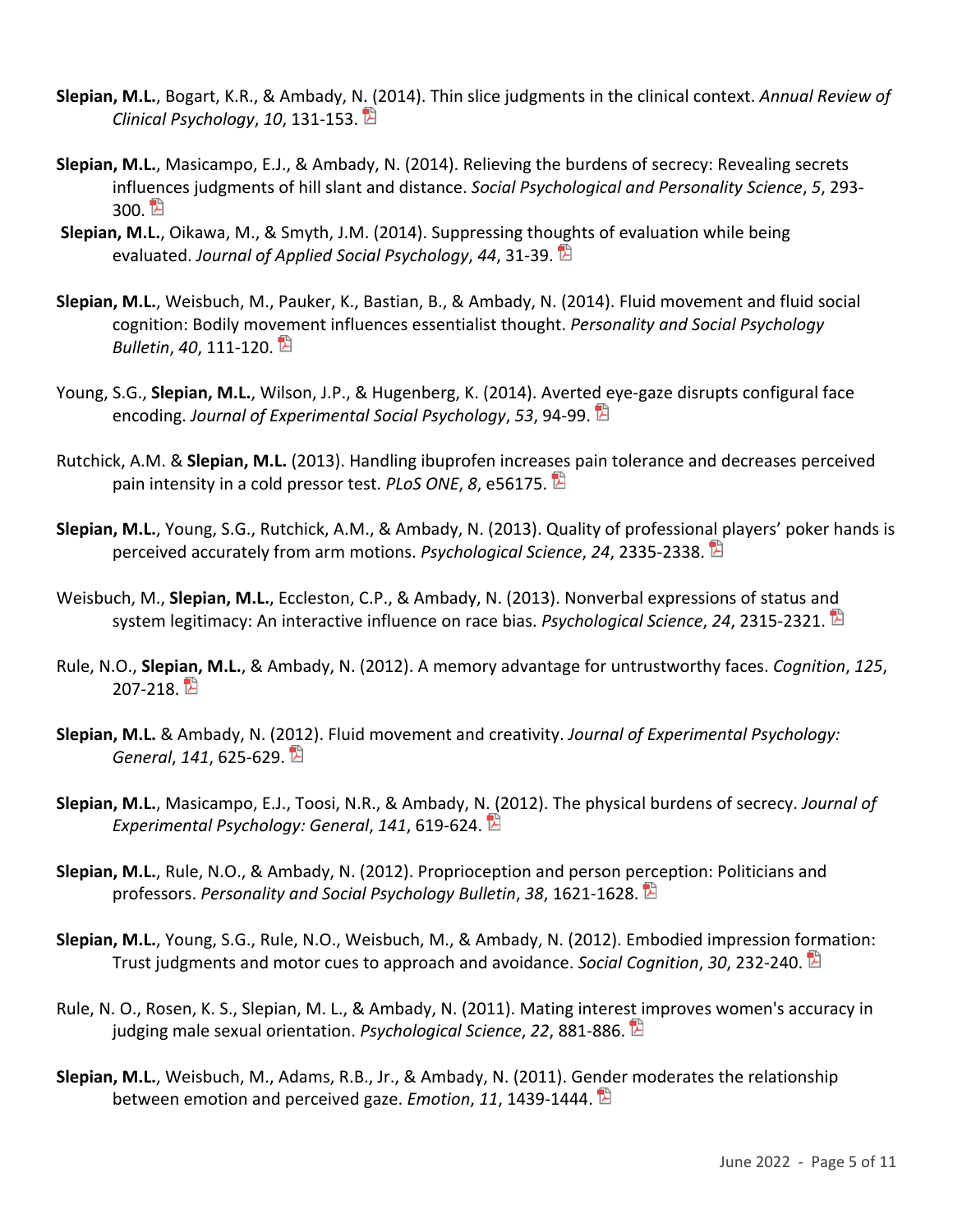- **Slepian, M.L.**, Weisbuch, M., Rule, N.O., & Ambady, N. (2011). Tough and tender: Embodied categorization of gender. *Psychological Science*, *22*, 26-28.
- Weisbuch, M., Ambady, N., **Slepian, M.L.**, & Jimerson, D.C. (2011). Emotion contagion moderates the relationship between emotionally-negative families and abnormal eating behavior. *International Journal of Eating Disorders, 44*, 716-720.
- Rutchick, A.M., **Slepian, M.L.**, & Ferris, B. (2010). The pen is mightier than the word: Object priming of evaluative standards. *European Journal of Social Psychology, 40*, 704-708.
- **Slepian, M.L.**, Weisbuch, M., Rutchick, A.M., Newman, L.S., & Ambady, N. (2010). Shedding light on insight: Priming bright ideas. *Journal of Experimental Social Psychology*, *46*, 696-700.
- Weisbuch, M., **Slepian, M.L.**, Clarke, A., Ambady, N., & Veenstra-VanderWeele, J. (2010). Behavioral stability across time and situations: Nonverbal versus verbal consistency. *Journal of Nonverbal Behavior*, *34,* 43- 56. E

## **Other Writing** Click  $\mathcal{O}$  for access

Slepian, M.L. (2020). Are your D&I efforts helping employees feel like they belong? *Harvard Business Review* Slepian, M.L. (2020). The burden of being alone with our secrets. *SPSP*  Slepian, M.L. (2019). The problem with keeping a secret. *SPSP*  Slepian, M.L. (2019). Trump backers who were afraid to tell their loved ones. *CNN* Slepian, M.L. (2019). Why the secrets you keep are hurting you. *Scientific American*  Slepian, M.L. (2017). Uncovering the secrets of a trustworthy face. *Scientific American*  Slepian, M.L. (2017). Shhhhhhh. *Quartz* 

## **Professional Presentations**

#### **Invited Talks**

- 2022 Wharton Decision Processes Colloquium, The University of Pennsylvania
- 2021 Cornell SC Johnson College of Business, Management and Organization Workshop
- 2021 University of Pennsylvania Social and Behavioral Science Initiative Colloquium
- 2020 Rutgers Business School, Management Department Research Seminar
- 2019 National University of Singapore (NUS) Business School, Management & Organisation Seminar
- 2019 University of California, Berkeley Haas, Management of Organizations Seminar
- 2019 Arizona State University, School of Social & Behavioral Sciences Colloquium
- 2018 Fuqua School of Business, Duke University, Management Area Seminar
- 2018 Harvard University, Psychology Department, Social Psychology Seminar
- 2017 Yale University, Psychology Department, Social Psychology Research Seminar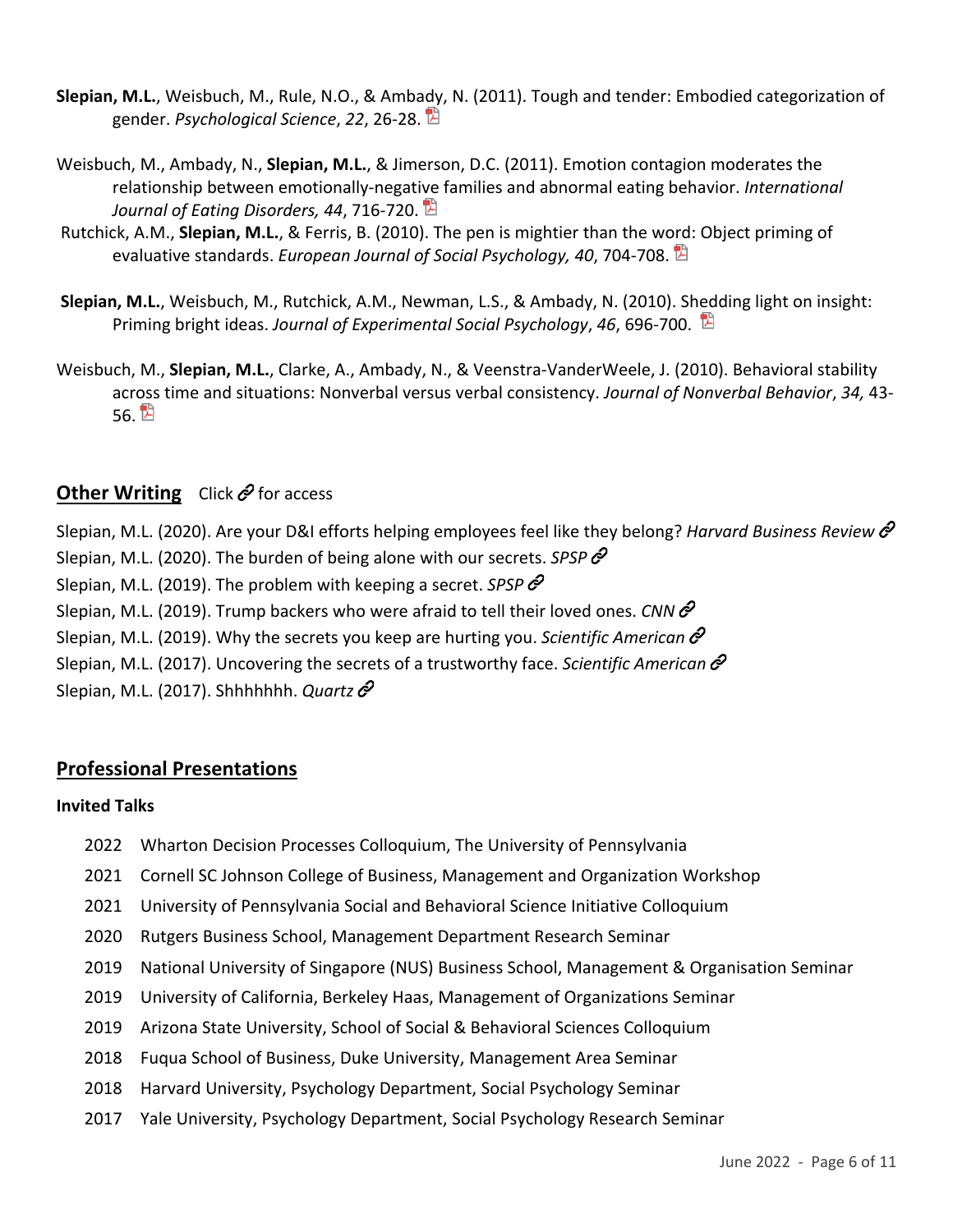- 2016 Princeton University, Psychology Department, Social Area Research Seminar
- 2016 University of Chicago, Booth School of Business, Behavioral Science Workshop
- 2016 University at Albany, Psychology Department, Departmental Colloquium
- 2015 University of Massachusetts Boston, Departmental Colloquium
- 2015 University of Melbourne, School of Psychology, Departmental Colloquium
- 2014 University of Kansas, Social Psychology Seminar
- 2014 Columbia Business School, Management Division Seminar Series
- 2014 Baruch College, CUNY, Psychology Department, Departmental Colloquium
- 2013 University of New South Wales, School of Psychology, Departmental Colloquium.
- 2012 Center for Research in Social Psychology, University of Queensland

#### **Chaired Symposia**

- **Slepian, M.L.** (2021, October). Secrets: Kept, shared, and revealed. Invited symposium presented at the 56th Annual Society for Experimental Social Psychology (SESP) conference, Santa Barbara, CA.
- Greenaway, K.H., Kalokerinos, E.K., & **Slepian, M.L.** (2018, October). Psychology in everyday life. Symposium presented at the 54th Annual Society for Experimental Social Psychology (SESP) conference, Seattle, WA.
- **Slepian, M.L.** (2018, May). Balancing privacy and transparency at home, at work, and online. Symposium presented at the 30th Annual Convention for the Association for Psychological Science (APS), San Francisco, CA.
- Greenaway, K.H., & **Slepian, M.L.** (2016, October). The upsides of deception. Symposium presented at the annual Society for Experimental Social Psychology (SESP) conference. Santa Monica, CA.
- **Slepian, M.L.** & Masicampo, E.J. (2013, January). Concealment in plain sight: The unseen influence of secrets in e-mails, bodily experiences, social interactions, and the community. Symposium presented at the 14th Annual Meeting of the Society for Personality and Social Psychology (SPSP), New Orleans, LA.

#### **Selected Presentations** (\* indicates current or former student coauthor)

- **Slepian, M.L.** (2021, October). Two tales of secrecy. Talk presented at the 56th Annual Society for Experimental Social Psychology (SESP) conference, Santa Barbara, CA.
- **Slepian, M.L.** (2021, August). Revealing other people's secrets. Talk presented (virtually) at the 81st Annual Meeting of the Academy of Management (AOM).
- Sun, K.Q.\*, **Slepian, M.L.**, & Akinola, M. (2021, August). Mapping the face of a leader: Differences across gender and race. Talk (virtually) presented at the 81st Annual Meeting of the Academy of Management (AOM).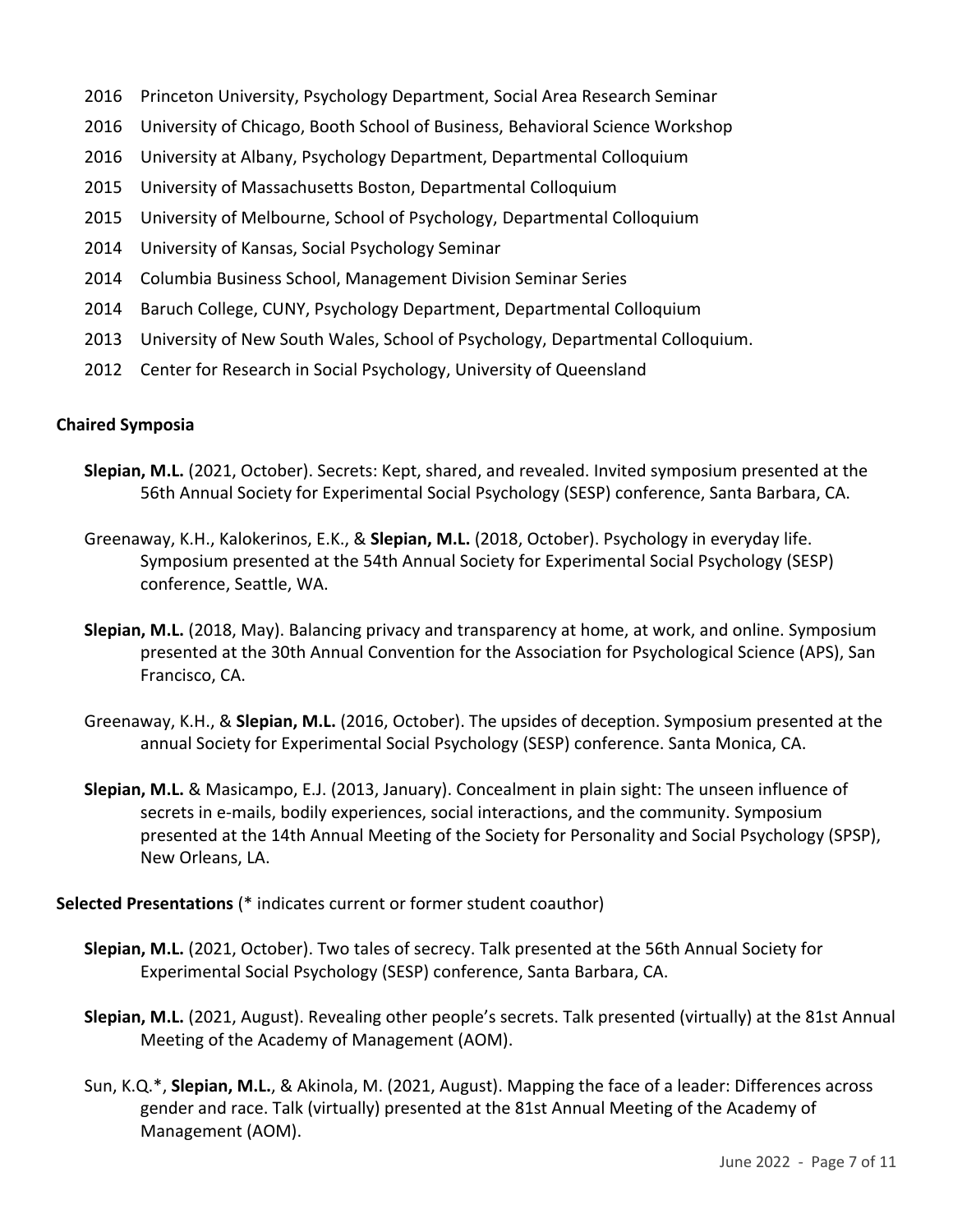- Wang, Y., Mai, K.M., **& Slepian, M.L.**, & Tang, P. M. (2021, August). Being left in the dark: how perceived leader work-related secrecy affects employee discretionary behaviors. Talk (virtually) presented at the 81st Annual Meeting of the Academy of Management (AOM).
- **Slepian, M.L.** (2021, July). Revealing other people's secrets. Talk presented (virtually) at the 34<sup>th</sup> Annual International Association for Conflict Management (IACM) Conference
- Sun, K.Q.\*, **Slepian, M.L.**, & Akinola, M. (2021, February). The look of a leader. Data blitz talk presented (virtually) at the 22nd Annual Meeting of the Society for Personality and Social Psychology (SPSP).
- Jacoby-Senghor, D. & **Slepian, M.L.** (2020, February). Identity threats in everyday life: Distinguishing belonging from inclusion. Talk presented at the 21st Annual Meeting of the Society for Personality and Social Psychology (SPSP), New Orleans, LA.
- Chun, J.S.\*, Sherf, E.N., & **Slepian, M.L.** (2019, August). How comparative evaluations trigger competitive behaviors in workplaces. Talk presented at the 79th Annual Meeting of the Academy of Management, Boston, MA.
- Bogart, K.R., Rosa, N.M., & **Slepian, M.L.** (2019, February). Born that way or became that way: Stigma toward congenital versus acquired disability. Talk to be presented at the 20th Annual Meeting of the Society for Personality and Social Psychology (SPSP), Portland, OR.
- **Slepian, M.L.** (2018, October). Secrecy in everyday life. Talk presented at the 54th Annual Society for Experimental Social Psychology (SESP) conference, Seattle, WA.
- Liu, Z.\*, Akinola, M., & **Slepian, M.L.** (2018, August). Shifting secrecy-related negative mood to physiological thriving. Talk presented at the 78th Annual Meeting of the Academy of Management (AOM), Chicago, IL.
- **Slepian, M.L.** (2018, August). Secrets in the workplace. Talk presented at the 78th Annual Meeting of the Academy of Management (AOM), Chicago, IL.
- Phillips, L.T., **Slepian, M.L**., & Hughes, B.L. (2018, July). First-glance biases apply to groups too: Group racial diversity shapes individuals' decision-making. Talk presented at the 31st Annual Conference of the International Association for Conflict Management (IACM), Philadelphia, PA.
- **Slepian, M.L.** (2018, May). Secrecy: Lacking transparency in the home, the workplace, and everywhere else. Talk presented at the 30th Annual Convention for the Association for Psychological Science (APS), San Francisco, CA.
- **Slepian, M.L.**, Salerno, J.M., & McDonald, R. I. (2017, October). Secret votes in the 2016 U.S. presidential election. Talk presented at the 53rd annual Society for Experimental Social Psychology (SESP) conference. Boston, MA.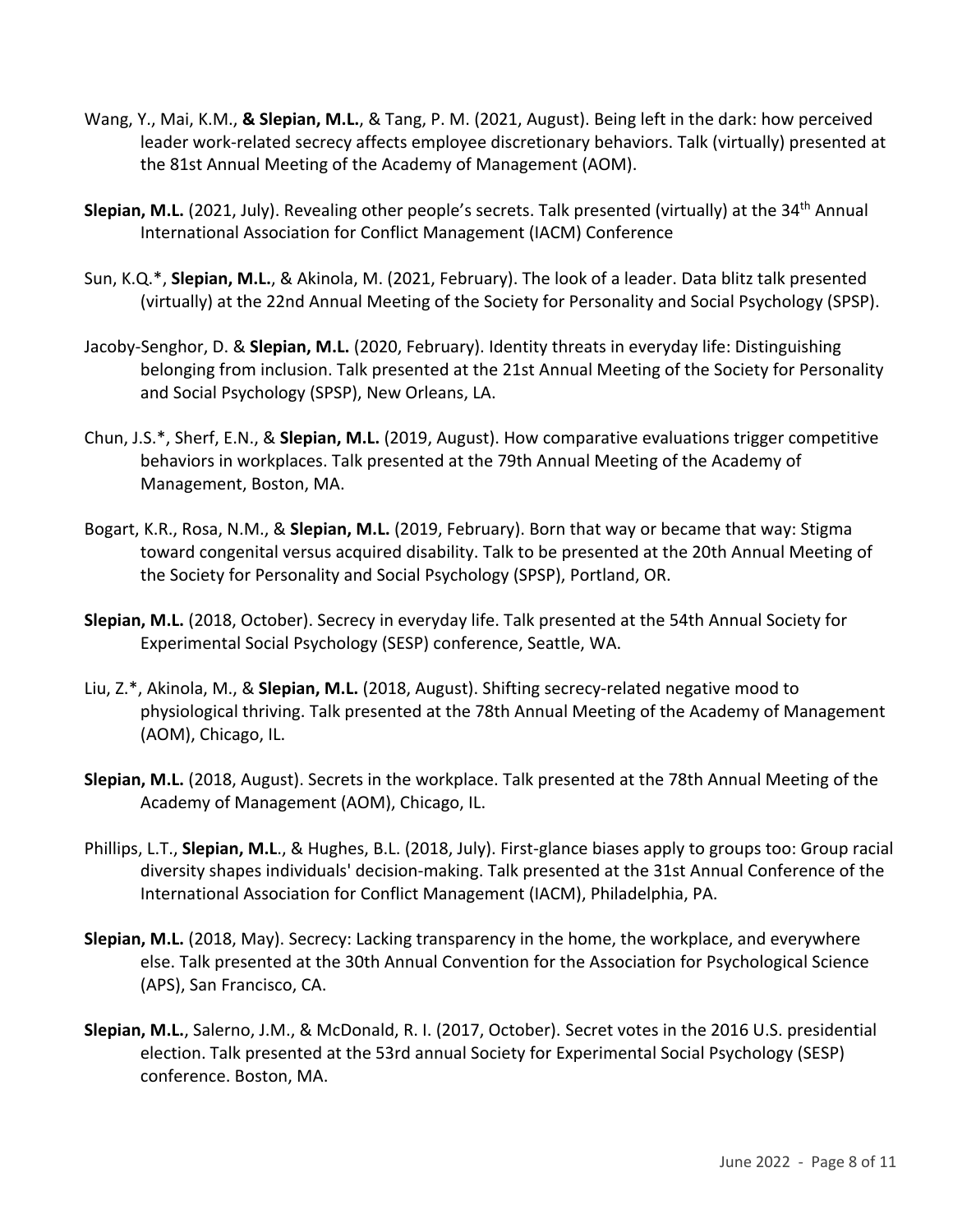- Martin, A.E.\*, & **Slepian, M.L.** (2017, August). Dehumanizing gender: The Ironic effects of gendering nonhuman entities. presented at the 77th Annual Meeting of the Academy of Management (AOM), Atlanta, GA.
- Cho, J.\*, Morris, M.W., & **Slepian, M.L.** (2017, January). Choosing fusion: The effects of diversity ideologies on preference for culturally mixed experiences. Data Blitz Talk accepted at the 18th Annual Meeting of the Society for Personality and Social Psychology (SPSP), San Antonio, TX.
- **Slepian, M.L.**, Camp, N.P., Halevy, N., & Galinsky, A.D, (2016, October). The personal benefits of keeping secrets. Talk presented at the 52nd annual Society for Experimental Social Psychology (SESP) conference. Santa Monica, CA.
- **Slepian, M.L.**, & Ames, D.R, (2016, August). Internalized impressions: The link between apparent facial trustworthiness and deceptive behavior is mediated by targets' expectations of how they will be judged. Talk presented at the 76th Annual Meeting of the Academy of Management (AOM), Anaheim, CA.
- **Slepian, M.L.**, & Ames, D.R, (2016, January). Living up to one's face: Faced-based accuracy of trustworthiness judgments stems from people's awareness of their own apparent facial trustworthiness. Data Blitz Talk presented at the 17th Annual Meeting of the Society for Personality and Social Psychology (SPSP), San Diego, CA.
- Phillips, L.T., Weisbuch, M., **Slepian, M.L.**, Hughes, B.L. & Ambady, N. (2015, August). People perception: The SEA model and perception of group characteristics. Talk presented at the 75th annual meeting of the Academy of Management (AOM). Vancouver, British Columbia.
- Phillips, L.T., Weisbuch, M., **Slepian, M.L.**, Hughes, B.L. & Ambady, N. (2015, February). People perception: Sea-ing social properties of groups. Talk presented at the 16th Annual Meeting of the Society for Personality and Social Psychology (SPSP), Long Beach, CA.
- **Slepian, M.L.**, Young, S.G., Rutchick, A.M., & Ambady, N. (2014, February). It's in the hands, not the face: Accurate and inaccurate impressions of the quality of professional players' poker hands. Talk presented at the 15th Annual Meeting of the Society for Personality and Social Psychology (SPSP), Austin, TX.
- Gaither, S.E., Pauker, K., **Slepian, M.L.**, & Sommers, S.R. (2013, January). Social belonging threat motivates categorization of racially-ambiguous faces. Talk presented at the 14th Annual Meeting of the Society for Personality and Social Psychology (SPSP), New Orleans, LA.
- **Slepian, M.L.**, Masicampo, E.J., Toosi, N.R., & Ambady, N. (2013, January). The burdens of secrecy. Talk presented at the 14th Annual Meeting of the Society for Personality and Social Psychology (SPSP), New Orleans, LA.
- Young, S.G., **Slepian, M.L.**, & Ambady, N. (2013, January). The influence of approach and avoidance states on face perception. Talk presented at the 14th Annual Meeting of the Society for Personality and Social Psychology (SPSP), New Orleans, LA.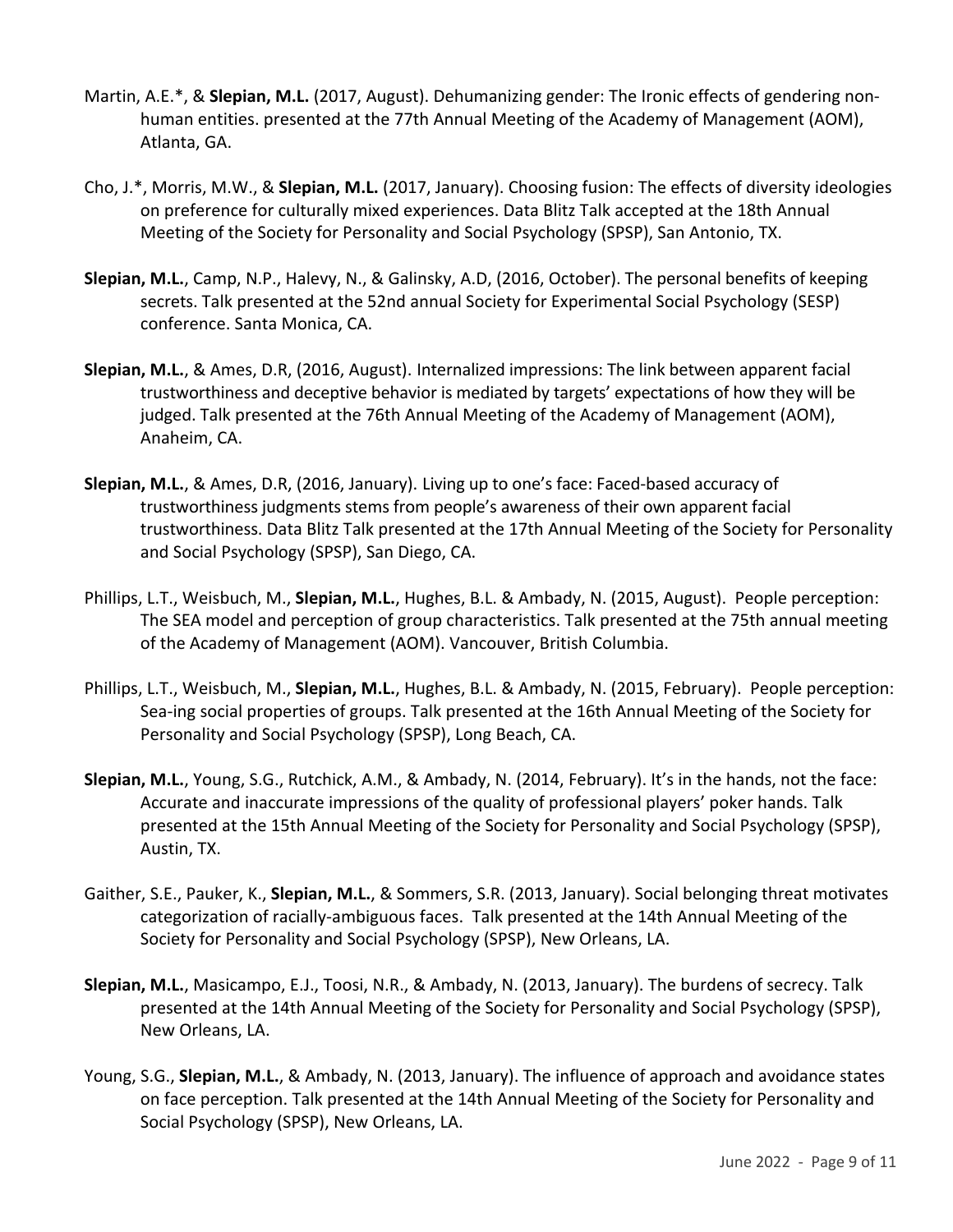**Slepian, M.L.**, Weisbuch, M., Pauker, K., & Ambady, N. (2012, May). The flexibility of social categorization. Talk given at the 24th Annual Convention for the Association for Psychological Science (APS), Chicago, IL.

#### **Service**

|             | 2022 - present Coordinator, PhD Program, Management Division, Columbia Business School                             |
|-------------|--------------------------------------------------------------------------------------------------------------------|
|             | 2018 - present Chair, Postdoc Hire Search Committee, Management Division, Columbia Business School                 |
|             | 2018 - present Assistant Professor (OB) Search Committee and Diversity Advocate, Management Division               |
|             | 2017 - present Co-Chair, Decision Making and Negotiations (CDA), Columbia Business School                          |
|             | 2017 - present Graduate Admissions (OB) Committee, Management Division, Columbia Business School                   |
| 2017 - 2020 | Behavior Lab Research Committee, Columbia Business School                                                          |
| 2016 - 2019 | Management Seminar Speaker Series Co-Organizer, Columbia Business School                                           |
| 2016 - 2017 | Postdoc Hire Search Committee, Management Division, Columbia Business School                                       |
| 2016 - 2017 | Assistant Professor (OB) Search Committee and Diversity Advocate, Management Division,<br>Columbia Business School |

#### **Dissertation Committees**

Edyth Moulton-Tetlock (2019). Disclosure: Antecedents and consequences.

Maya Rossignac-Milon (2019). Merged minds: generalized shared reality in interpersonal relationships.

- Ashli Carter (2019). Feeling good yet getting it wrong: Homogeneity boosts group members' positive experience at the cost of accuracy, thoroughness, and procedural fairness.
- Alice Lee (2019): Storytelling in social exchange: The impact of rationales and the role of attachment in negotiations and markets

Ashley Martin (2018). The divergent effects of diversity ideologies for race and gender relations.

Ilona Fridman (2017). Using non-fit messages to de-intensify reactions to threatening advice.

## **Teaching**

Managerial Negotiations, Columbia Business School Spring 2015, 2016, 2017, Fall 2017, Spring 2018, 2019, 2020, 2021, 2022

Practical Research Tools, Columbia Business School Fall 2017

## **Professional Activities**

#### **Professional Affiliations**

*Society for Personality and Social Psychology (SPSP) Society for Experimental Social Psychology (SESP)*